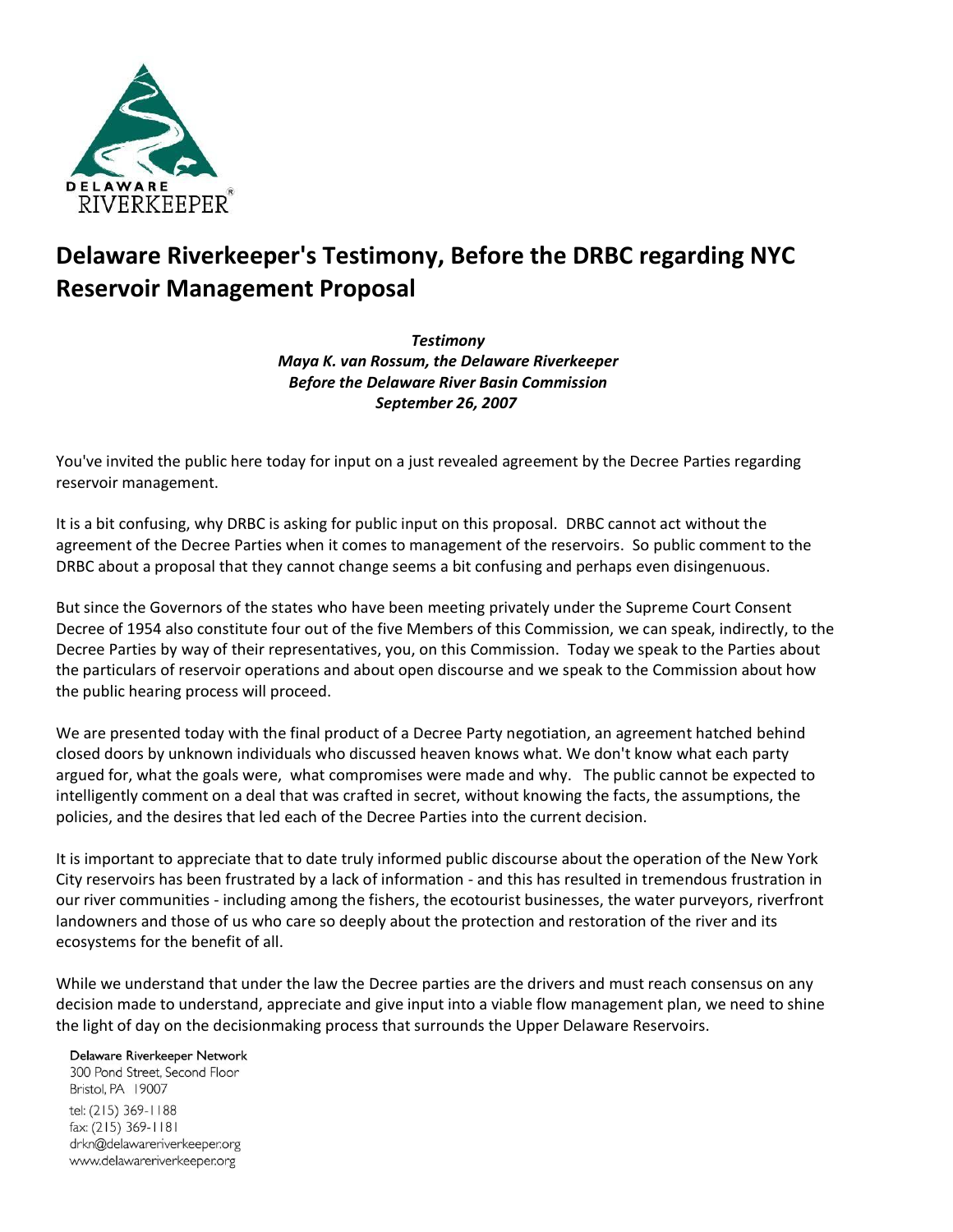We must recognize and embrace that informed discourse has a positive impact on decisionmaking.

We call on each of the Parties to the Decree to issue independent and separate statements which outline, for that sovereign State or City:

- What its aims and goals are in this negotiation
- Whether these aims and goals are met or not met by the current FFMP
- What specific facts, data and/or simulations, among the many dealt with, that were ultimately relied upon by each Party in this negotiation
- Where is all this going in terms of the future and what facts and data need to be developed

We do not believe that these disclosures should put any Party at a disadvantage. The Governors and the Mayor owe their constituents a report on the basis for their actions for the public benefit.

We urge this Commission to join us in this request.

The Commission should not continue to be the scapegoat or whipping boy for the Decree Parties. The Decree parties need to step out from behind the curtain and stop hiding behind the Commission. Informed discourse will help redirect the focus to those with the authority in this arena.

One of the fundamental problems that underlie the difficulties of river protection and reservoir management, is that the decisionmakers have not identified, nor agreed upon, priorities for the river - in fact it seems clear that each of the Decree Parties has its own set of priorities from which it is operating.

Over the years the reservoirs have been managed to:

- Meet water supply needs for the states and New York City,
- For low flow augmentation and waste assimilation,
- To support Delaware River tailwater fisheries,
- To support recreation,
- To manage the salt line for water supply purposes as well as ecological impacts,
- In a limited way, to protect the ecological needs of the river.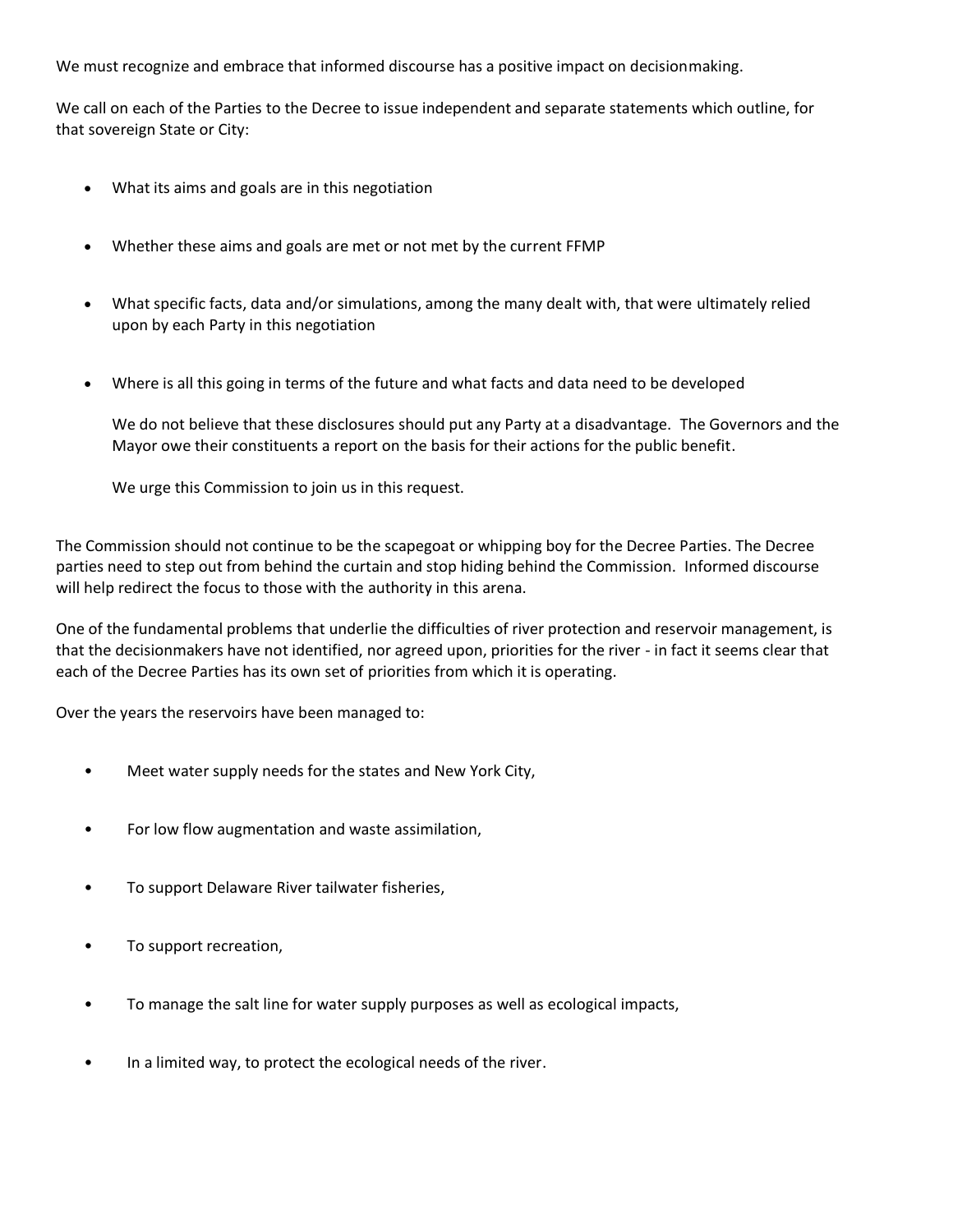There has never been a clear decision or articulation of which of these elements take precedence. As a result the process is being driven by decisionmakers with different priorities and competing goals driving endless debate and flawed decisionmaking.

The reality is that from day one the Delaware River has been over-allocated. The drought of the 1960s proved that what the Supreme Court mandated the river to do when it gave away the lion's share of our river to New York City, is impossible.

We need to take a step back. We need to set priorities not for the reservoirs but for the river as a whole. We then need to make reservoir management decisions that support and reflect these river priorities, based on the real world of today and not decisions made in 1931 and 1954. And the Decree parties and the Commission need to do more than set up a FFMP that is a shortsighted stopgap to shut everyone up.

We believe that the river priorities which best serve the common good are two fold  $-$ 

- Protect the ecological and free flowing health of the river including aquatic and riparian ecosystems that are so fundamental to a healthy river.
- Protect the River as a clean and sustainable drinking water supply.

Focused in this way, with these priorities - we ensure that the health, the safety, the economy, and the communities of our region are best protected.

Most recently the entire flexible flow management concept and its goal to protect the fisheries and ecosystems of the river has been threatened with derailment by a call for an arbitrary "void space", a percentage of the reservoirs reserved for capturing rainfall with a promise of flood control.

Making flood control a priority for the reservoirs is wrong - it:

- provides a false sense of security for river communities,
- threatens drinking water supplies,
- threatens downstream fisheries and habitats which are both ecologically and economically important,
- will spur further rampant development and it will require the raising of the dams on the Delaware's headwaters streams –
- increasing the threat of dam breakage,
- threatening new ecosystems and new habitats,
- raising a myriad of environmental and community threats and harms not even mentioned in this process to date.